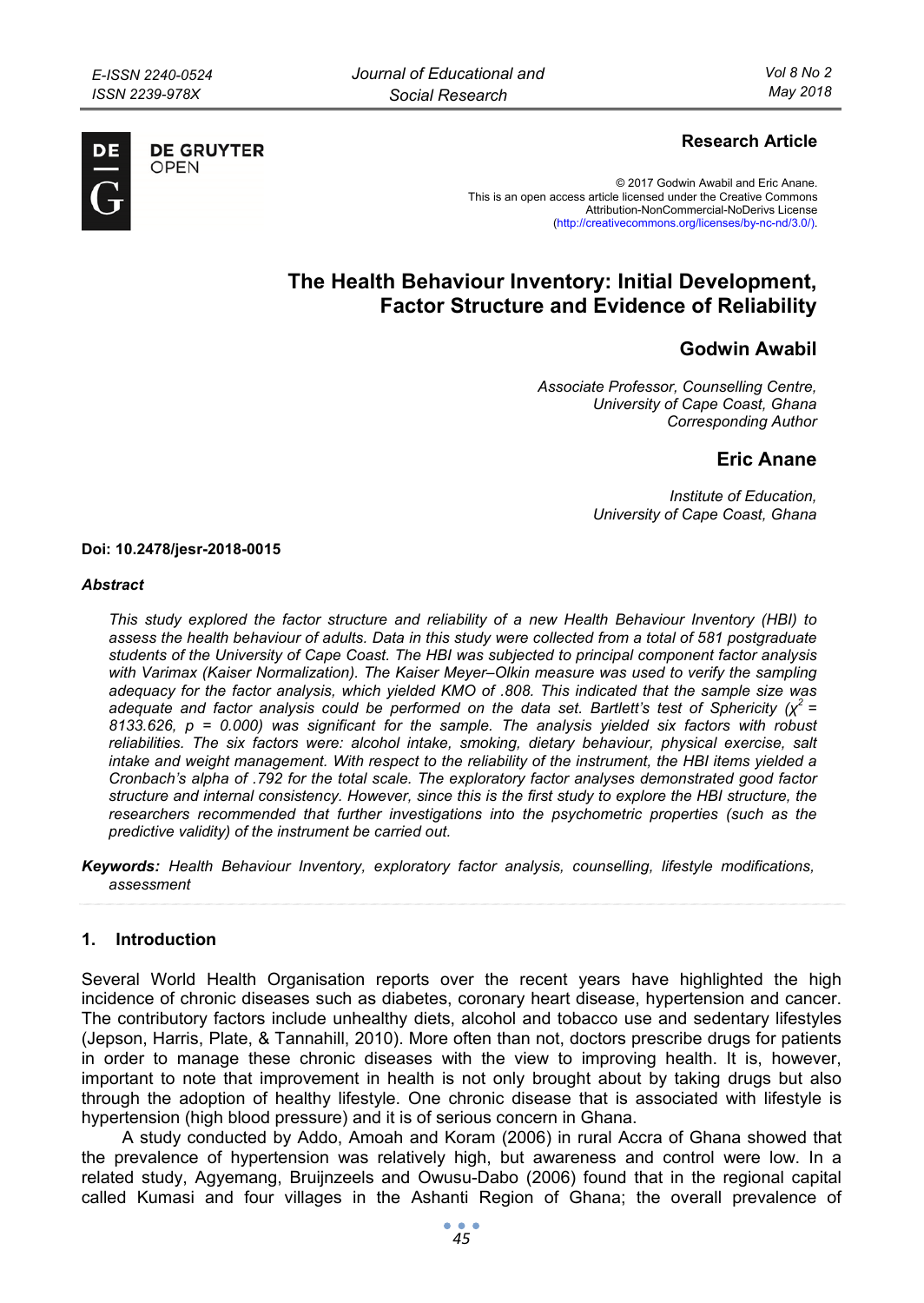| E-ISSN 2240-0524 | Journal of Educational and | Vol 8 No 2 |
|------------------|----------------------------|------------|
| ISSN 2239-978X   | Social Research            | Mav 2018   |

hypertension was 29.4%. Among these hypertensive persons, 34% were aware, 28% were receiving treatment and only 6.2% were adequately controlled below BP < 140/90mmHg.

Therefore, Agyemang et al. (2006), recommended, among others, that increasing awareness and simple preventive measures such as promotion of physical activity, normalizing body weight and reduction of salt intake, present the best hope for reducing the impact of hypertension on morbidity and mortality. Similarly, a number of experts in the field of medicine strongly believe that lifestyle modifications or non-pharmacological interventions can favourably affect blood pressure and reduce cardiovascular risk. For instance, Nadar and Lip (2011) opined that the management of hypertension would be incomplete without lifestyle modifications. Similarly, Sharma, Frishman and Ghandhi (2011) posited that a combination of both pharmacological and non-pharmacological interventions is required for optimal blood pressure control in most patients. The major lifestyle modifications for reducing blood pressure that have sufficient experimental evidence include weight reduction, dietary changes, reduction in salt intake, physical activity, reduction in alcohol consumption and smoking cessation (Wexler & Aukerman, 2006; Costa, 2002; Bhatt, Luqman - Arafath & Guleria, 2007; Sainani, 2003; Sharma et al, 2011). Thus, hypertensive patients need to make lifestyle modifications to complement drug therapy.

Besides, people with normal blood pressure would need to be encouraged to maintain good health behaviour in order to keep blood pressure in normal range. Similarly, people at the prehypertension stage have an increased risk of future hypertension and would, therefore, require to make lifestyle modifications. In order to contribute to the prevention and effective management of high blood pressure, there is the need for clinicians and counsellors in Ghana to use relevant instruments to assess the health behaviour of clients. However, to the best of the current researchers' knowledge, there is no instrument that has been developed for measuring health behaviour in Ghana. Clinical personnel rely on the interview technique to assess the health behaviour of their patients without using valid and reliable instruments. It is against this background that the researchers decided to develop an instrument to assess health behaviour of adults. The purpose of the study was to explore the factor structure of the health behaviour inventory using exploratory factor analysis and to investigate the reliability indices of the instrument.

# **2. Method**

#### *2.1 Instrument development*

The instrument was developed based on existing literature relating to lifestyle modifications. The items were crafted after a careful study of the research publications of Bhatt, Luqman-Arafath and Guleria (2007), Kaplan (1987), Wexler and Aukerman (2006), Costa (2002) and Sainani (2003). Other sources reviewed were authored by Nadar and Lip (2011), Ribeiro, Ribeiro, Dias, Ribeiro, Castro, Suarez-Varela, and Cotta (2011) and Forrester, Adeyemo, Soarres-Wynter, Sargent, Bennett, Wilks, Luke, Prewitt, Kramer and Cooper (2005). In addition, experts in the fields of Counselling and Health provided useful input which facilitated the development of the inventory. From the analyses of the literature, the initial version of the HBI consisted of 28 items. Each item was scored using a Likert-type scale (4 - Very true, 3 - True, 2 - Fairly true, 1 - Not true). High score on the scale is indicative of poor health behaviour. In other words, the higher the scale score, the poorer the health behaviour and vice versa.

# *2.2 Participants*

The sample comprised sandwich postgraduate students in the College of Education Studies of the University of Cape Coast during the 2016/2017 academic year. The students in the College of Education Studies read M.Ed./MA programmes with specializations in areas such as administration, guidance and counselling, teacher education, physical/health education and science education. Students from 9 out of 14 specializations were randomly selected for the study. Table 1 represents the socio-demographic characteristics of the sample.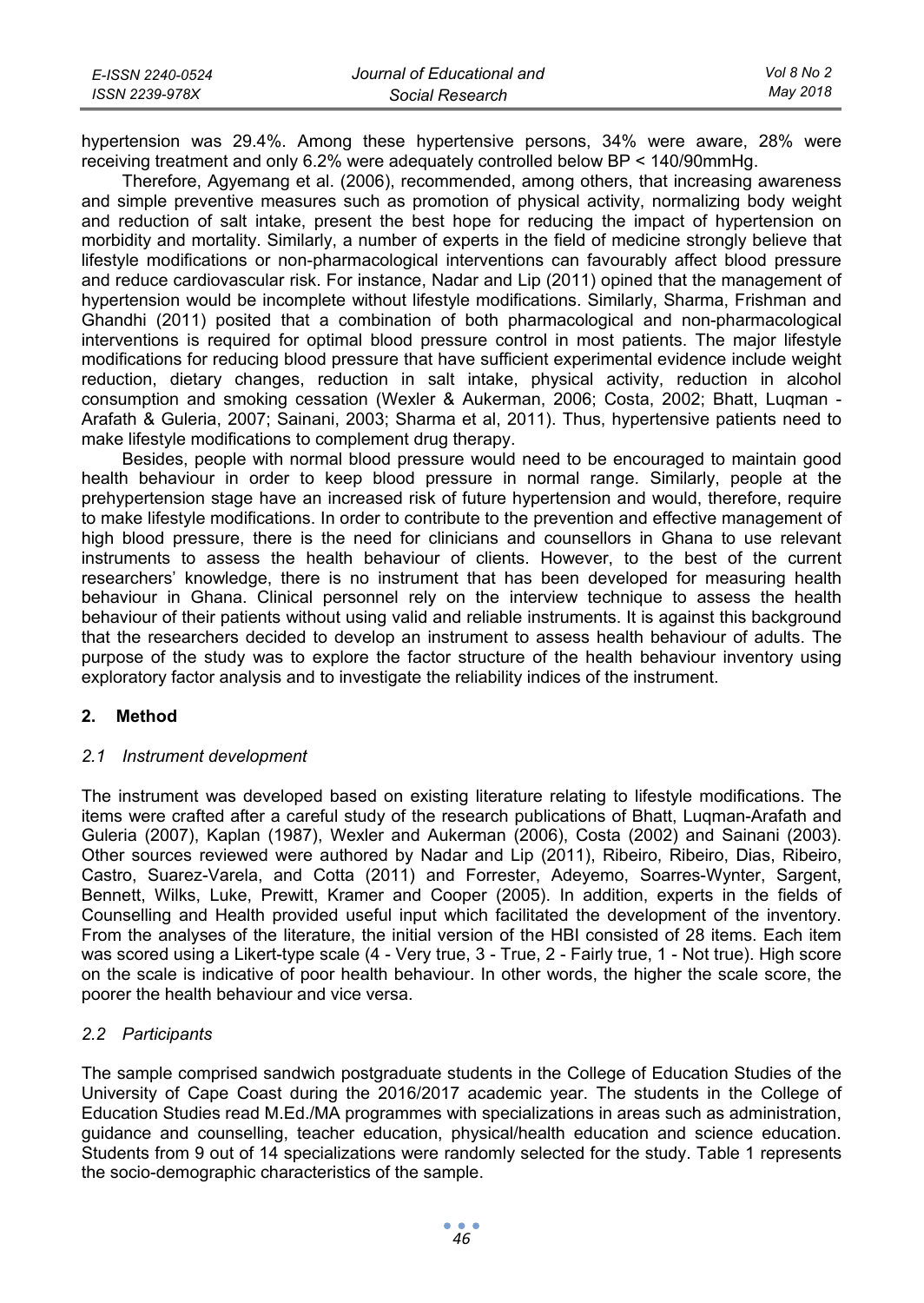**Table 1:** Socio-demographic Characteristics of the Sample

| Items                        | <b>Frequency</b> | Percentages |
|------------------------------|------------------|-------------|
| <b>Year of Study</b>         |                  |             |
| First year                   | 319              | 54.9        |
| Second year                  | 262              | 45.1        |
| Gender                       |                  |             |
| Male                         | 290              | 49.9        |
| Female                       | 291              | 50.1        |
| <b>Marital Status</b>        |                  |             |
| Single                       | 213              | 36.7        |
| Married                      | 354              | 60.9        |
| <b>Divorced</b>              | 10               | 1.7         |
| Separated                    | 3                | $.5\,$      |
| Widowed                      | 1                | $\cdot$     |
| Ages (years)                 |                  |             |
| Below 25                     | 18               | 3.1         |
| $25 - 34$                    | 248              | 42.7        |
| $35 - 44$                    | 217              | 37.3        |
| $45 - 54$                    | 90               | 15.5        |
| 54 and above                 | 8                | 1.4         |
| <b>Employment Status</b>     |                  |             |
| Employed by Gov't/NGO        | 520              | 89.5        |
| Self - employed              | 29               | 5.0         |
| Unemployed                   | 32               | 5.5         |
| Religion                     |                  |             |
| Islam                        | 42               | 7.2         |
| Christianity                 | 531              | 91.4        |
| Traditional                  | 4                | .7          |
| Others                       | 4                | .7          |
| <b>Blood Pressure Status</b> |                  |             |
| Normal blood pressure        | 481              | 82.8        |
| High blood pressure          | 33               | 5.7         |
| Low blood pressure           | 10               | 1.7         |
| I don't know                 | 57               | 9.8         |

*Note:* **N= 581**

A total of 581 respondents participated in this study. The sample was heterogeneous with regard to socio-demographic data. It consisted of 54.9% and 45.1% first and second year sandwich masters' students respectively. There was an even distribution of male and female respondents. Of the 581 respondents, 213(36.7%) were single and 354(60.9%) married. Ten (1.7%), 3(.5%) and 1 (.2%) were divorced, separated and widowed respectively. Eight percent of the respondents were between the ages of 25 to 44 years, with 15.5%, 3.1% and 1.4% being between the ages of 45–54 years, below 25 years and 55+ years respectively. Of 581 respondents, 89.5% of them were employed with the remaining 10.5% being self- employed and unemployed. The respondents were predominantly Christians (91.4%) and the remaining were Muslims and traditionalists. Four hundred and eighty-one (82.8%), 33(5.7%), and 10(1.7%) of the respondents reported that they had normal, high and low blood pressure respectively. Fifty-seven (9.8%) of them said they did not know their blood pressure status.

# *2.3 Data collection procedure*

Ethical clearance was obtained from the University of Cape Coast prior to the administration of the health behaviour inventory. Participants were informed about the purpose and the voluntary nature of study. Also, informed consent from participants was sought before the inventory was administered. The questionnaire was administered to participants in lecture theatres. It took each participant about 15 minutes to complete the instrument.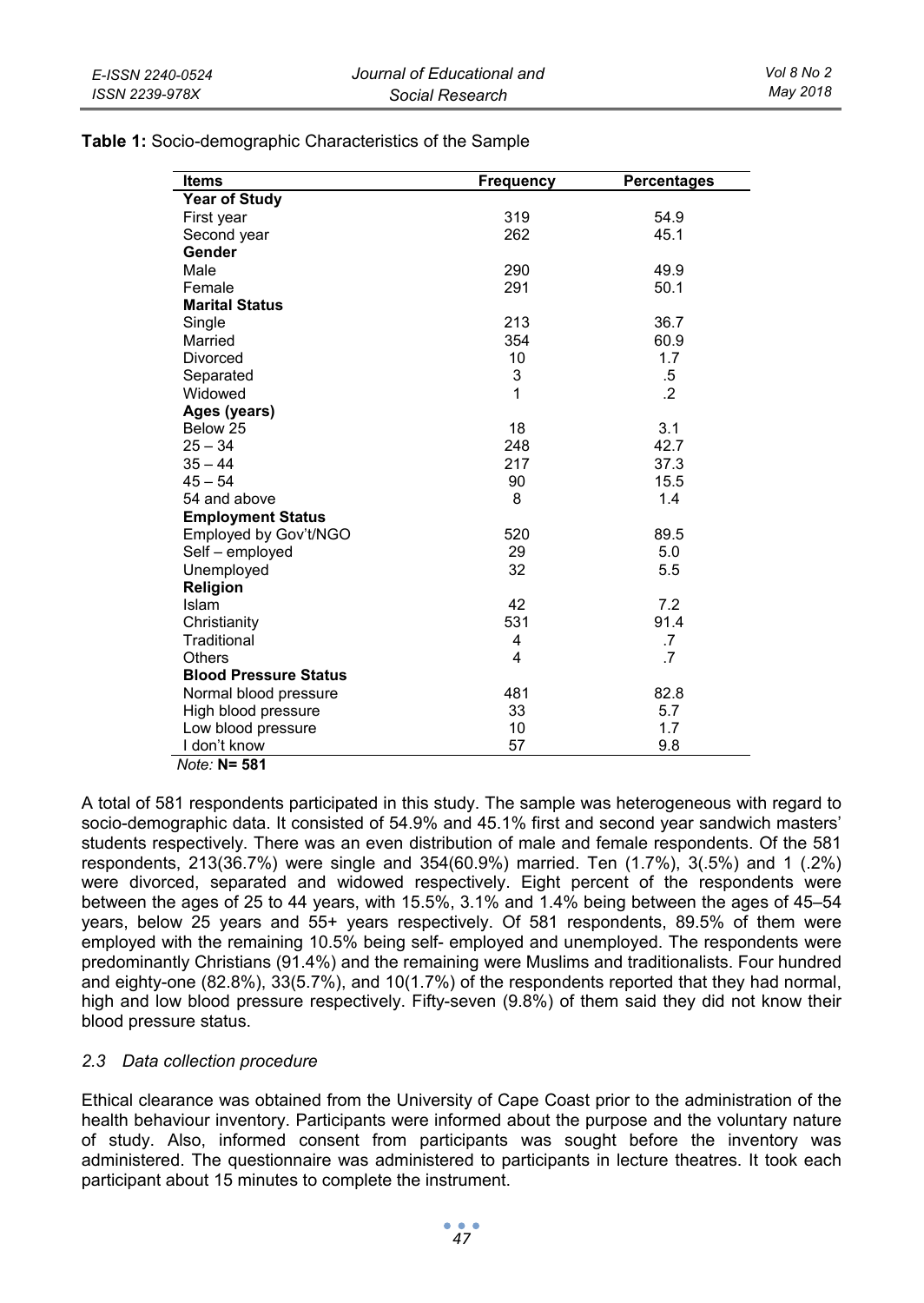### **3. Results**

#### *3.1 Factor analysis*

The 28-item of HBI was subjected to principal component factor analysis using SPSS v21 with the rotation method of Varimax with Kaiser Normalization. Prior to the analysis, the statistical assumptions for principal component analysis were met. The Kaiser Meyer–Olkin measure were employed to verified the sampling adequacy for the factor analysis, which yielded KMO = .808. This value is a meritorious (Hutcheson & Sofroniou, 1999) for the present data set. The KMO value is well above the acceptable limit of .5 (Field, 2013). This indicates that the sample size of the data is adequate and factor analysis can be used on the data set. Bartlett's test of Sphericity was significant for the sample  $\left[\chi^2\right]$  (581) = 8133.626, p = 0 .000], which indicated that the set of correlations in the correlation matrix was significantly differently from zero and suitable for the factor analysis. An initial analysis was run to obtain eigenvalues for each factor in the data. Eight factors had eigenvalues over Kaiser's criterion of 1 and in combination explained 64.76% of the variance. The same number of factors was indicated by scree plot. However, the 8-factor structure was rejected because two factors had one item each. These items were "I avoid skipping meals" and "I do not check my body mass index (BMI) when I go for treatment". Consequently, six factors were retained with an explained variance of 57.16%. Table 2 shows the total variance explained.

### **Table 2:** Total Variance Explained

|           |       |                     |            |       |          | <b>Extraction Sums of Squared</b> |       |          | Rotation Sums of Squared |  |
|-----------|-------|---------------------|------------|-------|----------|-----------------------------------|-------|----------|--------------------------|--|
| Component |       | Initial Eigenvalues |            |       | Loadings |                                   |       | Loadings |                          |  |
|           | Total | % of                | Cumulative | Total | $%$ of   | Cumulative                        | Total | % of     | Cumulative               |  |
|           |       | Variance            | %          |       | Variance | %                                 |       | Variance | %                        |  |
|           | 5.243 | 18.725              | 18.725     | 5.243 | 18.725   | 18.725                            | 4.274 | 15.264   | 15.264                   |  |
| 2         | 3.242 | 11.579              | 30.304     | 3.242 | 11.579   | 30.304                            | 2.728 | 9.744    | 25.008                   |  |
| 3         | 2.397 | 8.562               | 38.866     | 2.397 | 8.562    | 38.866                            | 2.541 | 9.075    | 34.083                   |  |
| 4         | 2.160 | 7.716               | 46.582     | 2.160 | 7.716    | 46.582                            | 2.508 | 8.956    | 43.039                   |  |
| 5         | 1.704 | 6.087               | 52.669     | 1.704 | 6.087    | 52.669                            | 2.381 | 8.505    | 51.544                   |  |
| 6         | 1.257 | 4.489               | 57.159     | 1.257 | 4.489    | 57.159                            | 1.572 | 5.615    | 57.159                   |  |

# *3.2 Rotated Matrix*

Table 3 shows the distribution of the items among the six factors and their loadings after rotation. An item was considered to be included in a factor if it had a factor loading of at least .30. According to Henson and Roberts (2006), at least two or three variables must load on a factor in order to make the interpretation meaningful.

**Table 3:** Rotated Component Matrix Showing Factor Loadings and Eigenvalues with the Amount of Variance Explained for the Health Behaviour Inventory

| Items                                                                  |      |               |      | Component                |     |      |
|------------------------------------------------------------------------|------|---------------|------|--------------------------|-----|------|
|                                                                        |      | 2             | 3    | 4                        | 5   | 6    |
| Eigenvalues                                                            |      |               |      | 5.24 3.42 2.40 2.16 1.70 |     | 1.26 |
| % of variance explained                                                |      | 18.7 11.6 8.6 |      | 7.7                      | 6.1 | 4.5  |
| I drink alcohol such as beer                                           | .921 |               |      |                          |     |      |
| I drink alcohol at social functions                                    | .902 |               |      |                          |     |      |
| Sometimes I take alcohol in bars                                       | .908 |               |      |                          |     |      |
| I drink alcohol with friends                                           | .927 |               |      |                          |     |      |
| I have been taking alcohol for at least the past one year              | .879 |               |      |                          |     |      |
| smoke (e.g. cigarette)                                                 |      | .877          |      |                          |     |      |
| smoke at least three times in a day                                    |      | .958          |      |                          |     |      |
| Sometimes I smoke at home                                              |      | .960          |      |                          |     |      |
| I do not know the negative effect of salt on my physical health        |      |               | .725 |                          |     |      |
| I do not eat a variety of fruits                                       |      |               | .563 |                          |     |      |
| I do not know the negative effect of fried foods on my physical health |      |               | .769 |                          |     |      |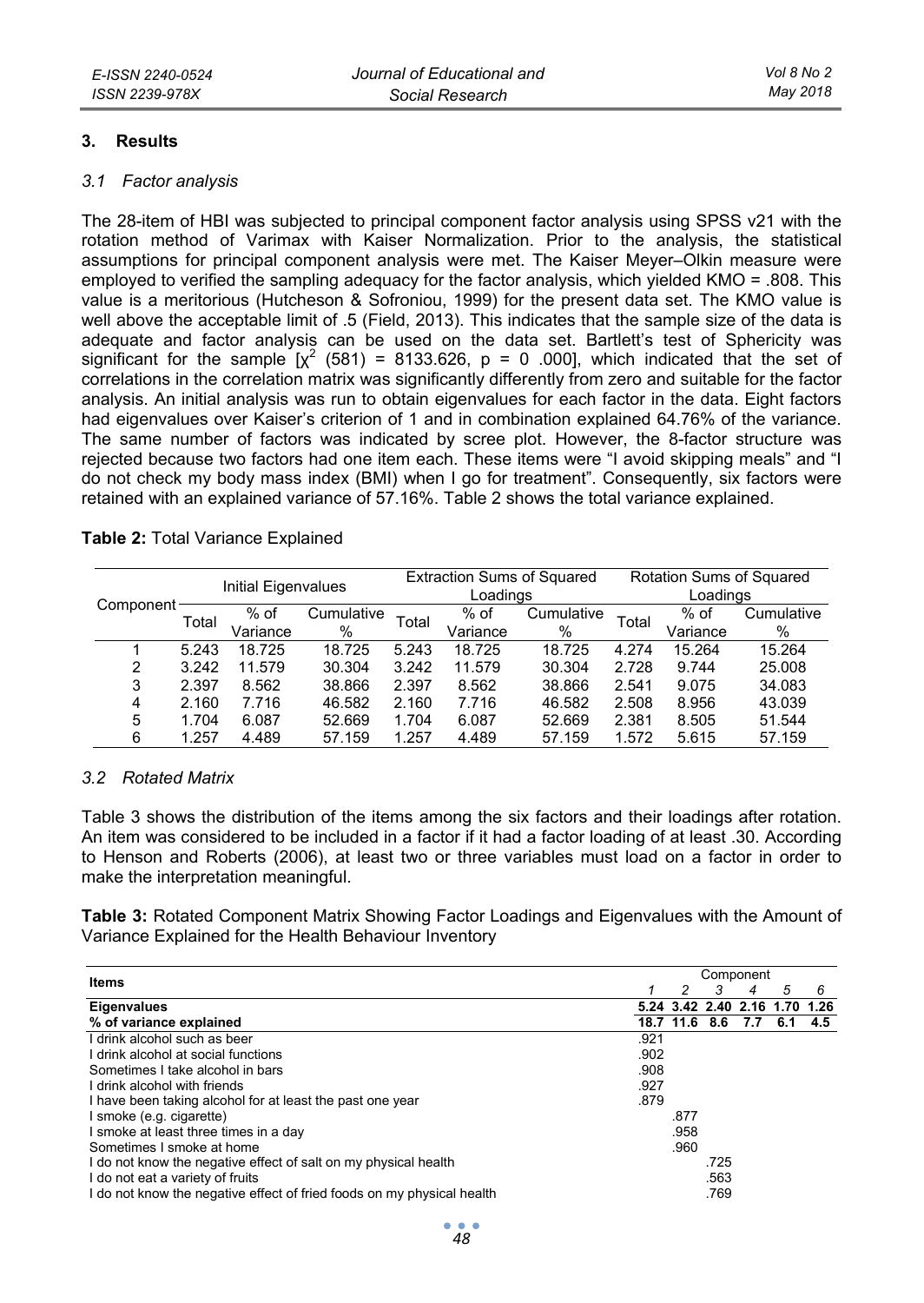|                                                                                                  |      | Component |      |                          |      |      |  |
|--------------------------------------------------------------------------------------------------|------|-----------|------|--------------------------|------|------|--|
| Items                                                                                            |      | 2         | 3    | 4                        | 5    | 6    |  |
| <b>Eigenvalues</b>                                                                               |      |           |      | 5.24 3.42 2.40 2.16 1.70 |      | 1.26 |  |
| % of variance explained                                                                          | 18.7 | 11.6      | 8.6  | 7.7                      |      | 4.5  |  |
| I do not eat a lot of fresh vegetables                                                           |      |           | .639 |                          |      |      |  |
| I tend to consume more meat than fish                                                            |      |           | .395 |                          |      |      |  |
| I eat foods that are high in carbohydrate such as rice, gari, yam, fufu, banku and Tuo Zafi (TZ) |      |           | .356 |                          |      |      |  |
| I do not engage in ordinary walking for at least 30 minutes once or twice in a week              |      |           |      | .707                     |      |      |  |
| I do not engage in brisk walking                                                                 |      |           |      | .747                     |      |      |  |
| I do not jog or run                                                                              |      |           |      | .811                     |      |      |  |
| I do not ride bicycle                                                                            |      |           |      | .641                     |      |      |  |
| l do not participate in household activities such as cleaning, weeding and gardening             |      |           |      | .346                     |      |      |  |
| l eat food cooked with salt                                                                      |      |           |      |                          | .681 |      |  |
| Sometimes I sprinkle table salt on my food                                                       |      |           |      |                          | .341 |      |  |
| I eat salted fried products (e.g. fish, eggs and plantain)                                       |      |           |      |                          | .773 |      |  |
| I eat salted food products (e.g. bread, sausage, cheese and butter)                              |      |           |      |                          | .662 |      |  |
| I eat fried foods such as fried chicken, rice, yaw and plantain                                  |      |           |      |                          | .518 |      |  |
| I take food products such as cakes, plantain chips, biscuits and soft drinks.                    |      |           |      |                          |      | .639 |  |
| Sometimes I take one or two snacks in a day                                                      |      |           |      |                          |      | .745 |  |

*Factor 1* consisted of five items which accounted for 18.73% of the variance of the score on the items. These items are related to the alcohol intake of an individual with a factor loading ranging from .88 to .92. This factor comprised items as "I drink alcohol such as beer", I drink alcohol at social functions", "sometimes I take alcohol in bars", "I drink alcohol with friends" and "I have been taking alcohol for at least the past one year". The name that best described this factor was "Alcohol Intake"

*Factor 2* contained 3 items that accounted for 11.58% of the total variance. The factor loadings ranged from .88 to .96. These items assessed the smoking behaviour of the respondents. "I smoke (e.g. cigarette)", "I smoke at least three times in a day" and "Sometimes I smoke at home", were the items that clustered in factor 2. Since these items are related to smoking, the factor was named "Smoking."

*Factor 3*, which consisted of 6 items and accounted for 8.56% of the total variance of the health behaviour scores contained items that assessed the dietary behaviours. Hence factor three was identified as "Dietary Behaviour". The factor loadings of the items ranged from .36 to .77. These health behaviours were the eating habits of respondents. These items were "I do not know the negative effect of salt on my physical health", I do not eat a variety of fruits", "I do not know the negative effect of fried foods on my physical health", "I tend to consume more meat than fish", "I do not eat a lot of fresh vegetables" and "I eat food that are high in carbohydrate such as rice, gari, yam, *fufu*, *banku* and *Tuo Zafi* (TZ)".

*Factor 4* contained 5 items that accounted for 7.72% of the total variance. The factor loadings ranged from .35 to .81. Items in this factor described respondents' engagement in physical exercises. The items in this factor were "I do not participate in household activities such as cleaning, weeding and gardening", "I do not engage in brisk walking", "I do not jog or run" and "I do not engage in ordinary walking for at least 30 minutes once or twice in a week". Factor 4 was, therefore, labelled "Physical Exercise".

*Factor 5* consisted of a group of 5 items which accounts for 6.09% of the total variance of the scores on the health behaviour inventory. These items deal with the salt intake of respondents. The factor loadings ranged from .34 to .77. These health behaviours were "I eat food cooked with salt", Sometimes I sprinkle table salt on my food", "I eat salted fried products (e. g. fish, eggs and plantain)", "I eat salted food products (e.g. bread, sausage, cheese and butter)" and "I eat fried foods such as fried chicken, rice, yaw and plantain". Thus, factor 5 was identified as "Salt Intake".

*Factor 6* comprised 2 items that accounted for 4.49% of the total variance. The factor loading ranged from .64 to .75. "I take food products such as cakes, plantain chips, biscuits and soft drinks" and "sometimes I take one or two snacks in a day" were the items that loaded on factor 6. The last factor was described as "Weight management". With the deletion of two items, the final version of the health behaviour inventory became a 26-item with six factors.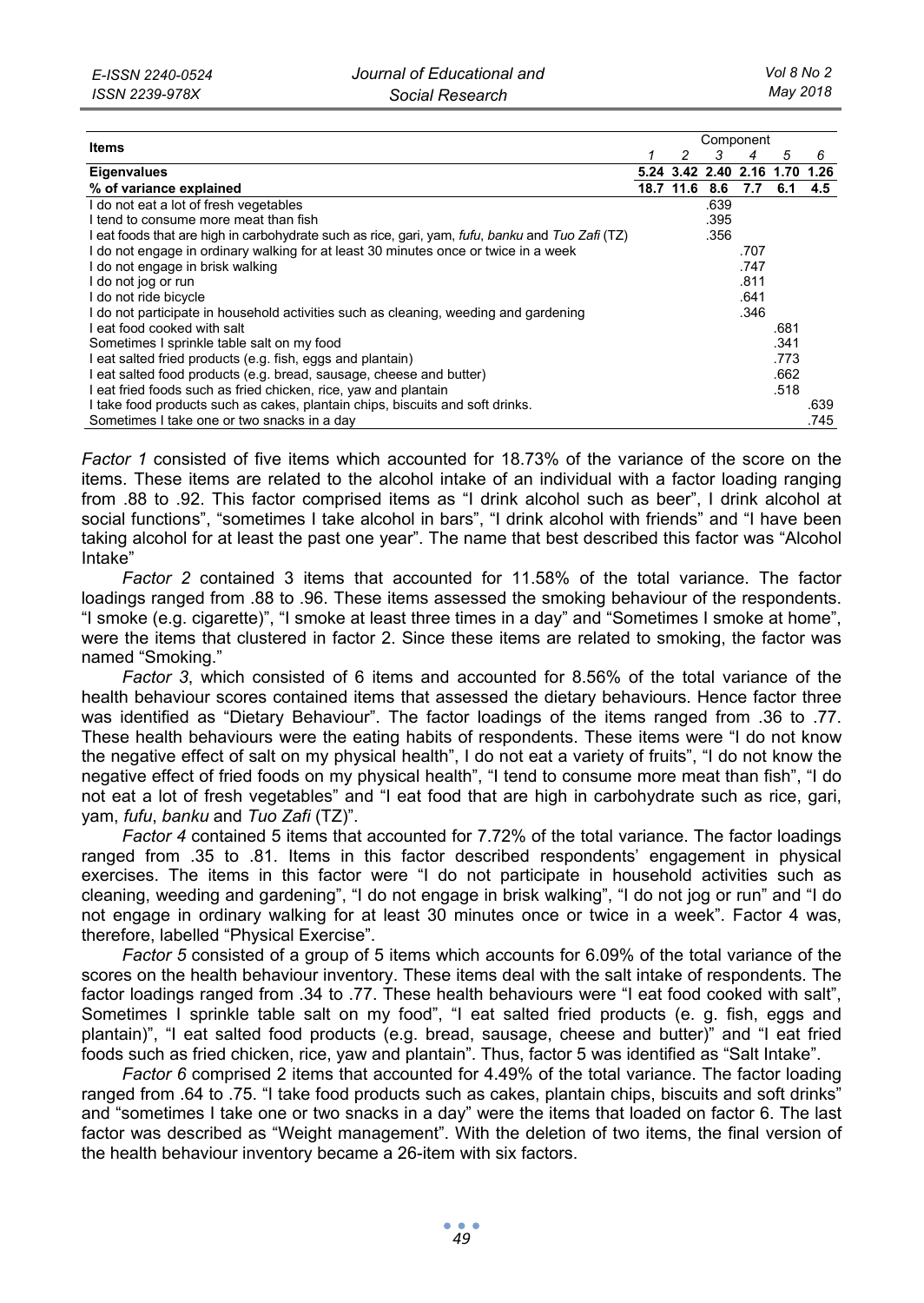#### *3.3 Internal Consistency Assessment*

Table 4 shows the reliability indices of the factors and the overall factor structure.

|  |  | <b>Table 4:</b> Reliabilities of the Factors and the overall Factor Structure |
|--|--|-------------------------------------------------------------------------------|
|--|--|-------------------------------------------------------------------------------|

| Factor  | Cronbach's Alpha | Cronbach's Alpha Based on Standardized Items | N of Items |
|---------|------------------|----------------------------------------------|------------|
|         | .953             | .953                                         |            |
|         | .933             | .947                                         |            |
|         | .688             | .688                                         | 6          |
|         | .714             | .708                                         | 5          |
|         | .659             | .659                                         | 5          |
|         | .516             | .517                                         |            |
| Overall | .792             | .811                                         | 26         |

The internal consistency of the health behaviour inventory was also examined using the Cronbach's alpha. The overall alpha value for the 26 items of the health behaviour inventory was moderate ( $\alpha$  = .79). Factor 1 (Alcohol Intake) and factor 2 (Smoking) exhibited a strong internal consistency scores of α =.95 and α = .93 respectively. Factor 4 (Physical Exercise) also exhibited a moderate internal consistency of α = .71. However, factor 3 (Dietary behaviour), factor 5 (Salt Intake) and factor 6 (Weight Management) subscales had a relatively low internal consistency of  $\alpha$  = .69,  $\alpha$  = .66 and  $\alpha$ = .52 respectively.

### *3.4 Correlation Matrix*

Inter item correlations were computed and the correlation matrix of the HBI is as indicated in Table 5.

| <b>Table 5: Inter-item Correlation Matrix</b> |  |
|-----------------------------------------------|--|
|-----------------------------------------------|--|

| <b>Factors</b>           | Alcohol<br><b>Intake</b> | <b>Smoking</b> | <b>Dietary</b><br><b>Behaviour</b> | Physical<br><b>Exercise</b> | <b>Salt</b><br>Intake | Weight<br>management |
|--------------------------|--------------------------|----------------|------------------------------------|-----------------------------|-----------------------|----------------------|
| Alcohol Intake           | 1.000                    | .279           | .188                               | .048                        | .100                  | .087                 |
| Smoking                  |                          | 1.000          | .191                               | .082                        | .056                  | .045                 |
| Dietary Behaviour        |                          |                | 1.000                              | .282                        | .281                  | .175                 |
| <b>Physical Exercise</b> |                          |                |                                    | 1.000                       | .099                  | .081                 |
| Salt Intake              |                          |                |                                    |                             | 1.000                 | .341                 |
| Weight management        |                          |                |                                    |                             |                       | 1.000                |

The results in Table 5 indicate that there is a positive correlation among all the subscales. This means that a respondent who take in more alcohol is also likely to smoke much if this person is a smoker and vice versa. Similarly, a respondent who does not engage in any physical activities is also likely to not engage in any activities that would help reduce his or her weight.

# **4. Conclusion**

The study investigated the factor structure and other psychometric properties of the newly developed Health Behaviour Inventory. The instrument was subjected to principal component factor analysis with the rotation method of Varimax with Kaiser Normalization. The Kaiser Meyer-Olkin index (.808) and the Bartlett's test of Sphericity ( $\chi^2$  (581) =8133.626, p = 0 .000)) indicated that the data were suitable for factor analysis. Six factors were retained with an explained variance of 57.16%. The alpha values of the subscales ranged from .516 - .953. The overall reliability index of the instrument was .792. These indices indicate that the HBI is robust and has good internal consistency. This is the first study to explore the psychometric properties of an HBI. Future researchers need to take up the challenge to refine the instrument. It is, therefore, recommended